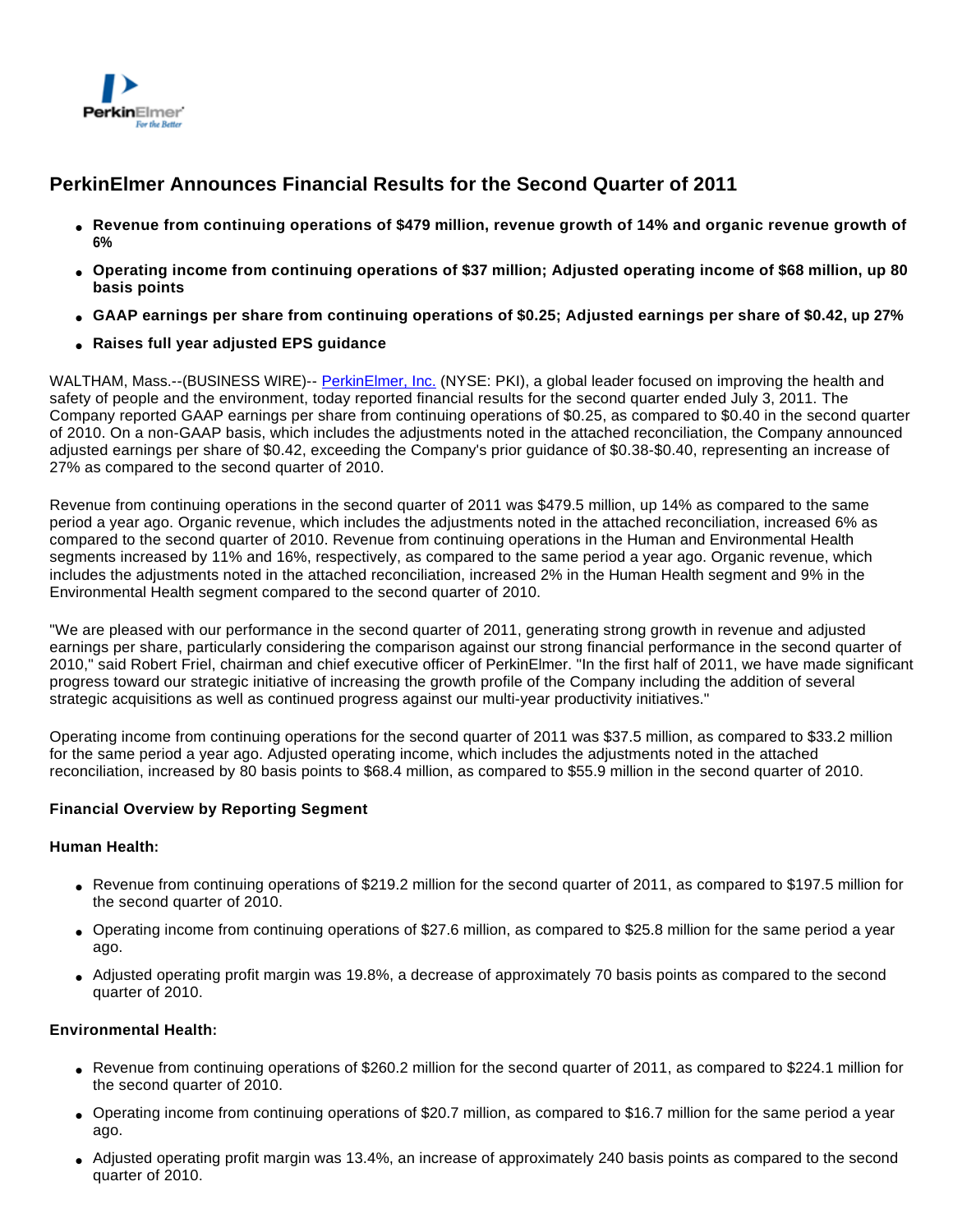### **Financial Guidance**

For the full year 2011, the Company forecasts organic revenue to increase in the mid-single digit range relative to 2010. The Company forecasts GAAP earnings per share from continuing operations in the range of \$0.98 to \$1.02 and on a non-GAAP basis, which is expected to include the adjustments noted in the attached reconciliation, adjusted earnings per share in the range of \$1.64 to \$1.68 as compared to the Company's previously communicated guidance range of \$1.62 to \$1.67.

### **Conference Call Information**

The Company will discuss its second quarter results and its outlook for business trends in a conference call on August 4, 2011 at 5:00 p.m. Eastern Time (ET). To access the call, please dial (617) 614-2704 prior to the scheduled conference call time and provide the access code 33633094. A playback of this conference call will be available beginning 8:00 p.m. ET, Thursday, August 4, 2011. The playback phone number is (617) 801-6888 and the code number is 16188594.

A live audio webcast of the call will be available on the Investor section of the Company's Web site, [www.perkinelmer.com.](http://cts.businesswire.com/ct/CT?id=smartlink&url=http%3A%2F%2Fwww.perkinelmer.com&esheet=6817999&lan=en-US&anchor=www.perkinelmer.com&index=2&md5=82ff3ff8155235050334fef4e6f3ca6b) Please go to the site at least 15 minutes prior to the call in order to register, download, and install any necessary software. An archived version of the webcast will be posted on the Company's Web site for a two week period beginning approximately two hours after the call.

#### **Use of Non-GAAP Financial Measures**

In addition to financial measures prepared in accordance with generally accepted accounting principles (GAAP), this earnings announcement also contains non-GAAP financial measures. The reasons that we use these measures, a reconciliation of these measures to the most directly comparable GAAP measures, and other information relating to these measures are included below following our GAAP financial statements.

#### **Factors Affecting Future Performance**

This press release contains "forward-looking" statements within the meaning of the Private Securities Litigation Reform Act of 1995, including, but not limited to, statements relating to estimates and projections of future earnings per share, cash flow and revenue growth and other financial results, developments relating to our customers and end-markets, and plans concerning business development opportunities and divestitures. Words such as "believes." "intends." "anticipates." "plans." "expects." "projects," "forecasts," "will" and similar expressions, and references to guidance, are intended to identify forward-looking statements. Such statements are based on management's current assumptions and expectations and no assurances can be given that our assumptions or expectations will prove to be correct. A number of important risk factors could cause actual results to differ materially from the results described, implied or projected in any forward-looking statements. These factors include, without limitation: (1) markets into which we sell our products declining or not growing as anticipated; (2) fluctuations in the global economic and political environments; (3) our failure to introduce new products in a timely manner; (4) our ability to execute acquisitions and license technologies, or to successfully integrate acquired businesses and licensed technologies into our existing business or to make them profitable, or successfully divest businesses; (5) our failure to adequately protect our intellectual property; (6) the loss of any of our licenses or licensed rights; (7) our ability to compete effectively; (8) fluctuation in our quarterly operating results and our ability to adjust our operations to address unexpected changes; (9) significant disruption in third-party package delivery and import/export services or significant increases in prices for those services; (10) disruptions in the supply of raw materials and supplies; (11) the manufacture and sale of products exposing us to product liability claims; (12) our failure to maintain compliance with applicable government regulations; (13) regulatory changes; (14) our failure to comply with healthcare industry regulations; (15) economic, political and other risks associated with foreign operations; (16) our ability to retain key personnel; (17) significant disruption in our information technology systems; (18) restrictions in our credit agreements; (19) our ability to realize the full value of our intangible assets; (20) significant fluctuations in our stock price; (21) reduction or elimination of dividends on our common stock; and (22) other factors which we describe under the caption "Risk Factors" in our most recent quarterly report on Form 10-Q and in our other filings with the Securities and Exchange Commission. We disclaim any intention or obligation to update any forward-looking statements as a result of developments occurring after the date of this press release.

#### **PerkinElmer, Inc. and Subsidiaries CONSOLIDATED INCOME STATEMENTS**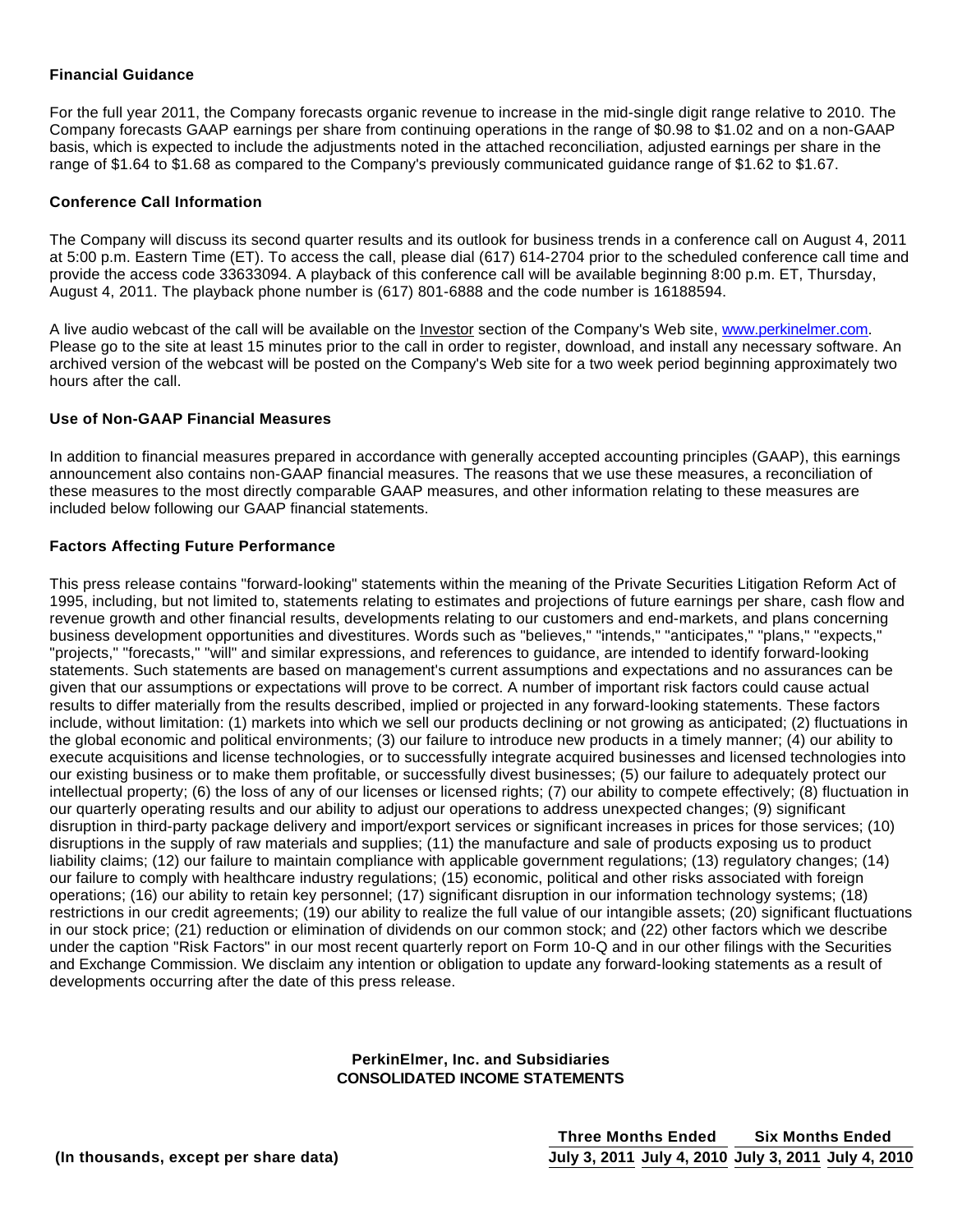| <b>Revenues</b>                                                                                                                  | \$<br>479,491   | \$421,613    | \$927,355    | \$<br>815,233 |
|----------------------------------------------------------------------------------------------------------------------------------|-----------------|--------------|--------------|---------------|
| Cost of sales                                                                                                                    | 270,486         | 232,360      | 518,129      | 450,714       |
| Research and development expenses                                                                                                | 28,165          | 22,922       | 54,482       | 45,983        |
| Selling, general and administrative expenses                                                                                     | 140,010         | 123,254      | 274,572      | 244,840       |
| Restructuring and lease charges, net                                                                                             | 3,340           | 9,833        | 3,340        | 9,833         |
| Operating income from continuing operations                                                                                      | 37,490          | 33,244       | 76,832       | 63,863        |
| Interest income                                                                                                                  | (483)           | (169)        | (805)        | (350)         |
| Interest expense                                                                                                                 | 4,213           | 3,949        | 8,129        | 7,752         |
| Gain on step acquisition                                                                                                         |                 | (25, 586)    |              | (25, 586)     |
| Other expense (income), net                                                                                                      | 541             | 153          | 2,703        | (347)         |
| Income from continuing operations before income taxes                                                                            | 33,219          | 54,897       | 66,805       | 82,394        |
| Provision for income taxes                                                                                                       | 5,326           | 7,718        | 13,012       | 15,579        |
| Net income from continuing operations                                                                                            | 27,893          | 47,179       | 53,793       | 66,815        |
| Income from discontinued operations, before income taxes<br>(Loss) gain on disposition of discontinued operations, before income |                 | 10,145       |              | 17,459        |
| taxes                                                                                                                            | (157)           | 3,290        | (1,741)      | 3,068         |
| (Benefit from) provision for income taxes on discontinued operations<br>and dispositions                                         | (817)           | 2,971        | (23)         | 5,308         |
| Income (loss) from discontinued operations and dispositions,<br>net of income taxes                                              | 660             | 10,464       | (1,718)      | 15,219        |
| Net income                                                                                                                       | \$<br>28,553    | \$<br>57,643 | \$<br>52,075 | \$<br>82,034  |
|                                                                                                                                  |                 |              |              |               |
| Diluted earnings (loss) per share:<br>Continuing operations                                                                      | \$<br>0.25      | \$<br>0.40   | \$<br>0.47   | \$<br>0.57    |
| Income (loss) from discontinued operations and dispositions, net of<br>income taxes                                              | 0.01            | 0.09         | (0.02)       | 0.13          |
| Net income                                                                                                                       | \$<br>$0.25$ \$ | $0.49$ \$    | $0.46$ \$    | 0.69          |
|                                                                                                                                  |                 |              |              |               |
| Weighted average diluted shares of common stock outstanding                                                                      | 113,623         | 118,304      | 114,381      | 118,118       |

## ABOVE PREPARED IN ACCORDANCE WITH GAAP

| <b>Additional Supplemental Information:</b>            |   |      |        |      |        |
|--------------------------------------------------------|---|------|--------|------|--------|
| (per share, continuing operations)                     |   |      |        |      |        |
| GAAP diluted EPS from continuing operations            | S | 0.25 | 0.40   | 0.47 | 0.57   |
| Amortization of intangible assets, net of income taxes |   | 0.11 | 0.08   | 0.20 | 0.16   |
| Purchase accounting adjustments, net of income taxes   |   | 0.05 | (0.20) | 0.07 | (0.19) |
| Gain on sale of building, net of income taxes          |   |      | (0.02) |      | (0.02) |
| Restructuring and lease charges, net of income taxes   |   | 0.02 | 0.06   | 0.02 | 0.06   |
| <b>Adjusted EPS</b>                                    |   | 0.42 | 0.33   | 0.76 | 0.58   |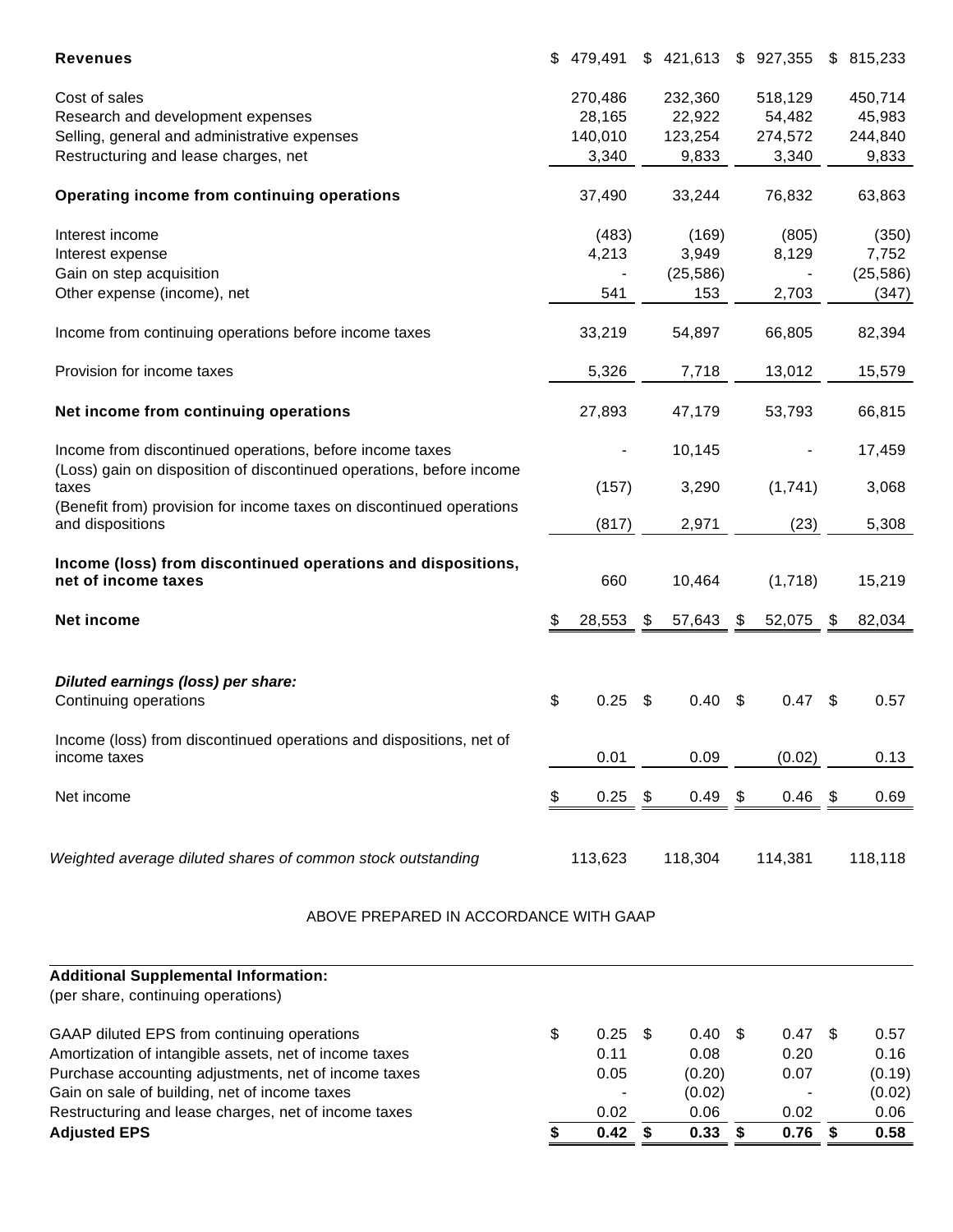### **PerkinElmer, Inc. and Subsidiaries REVENUE AND OPERATING INCOME (LOSS)**

|                                      |                                      | <b>Three Months Ended</b> |              |                     | <b>Six Months Ended</b> |              |    |                     |
|--------------------------------------|--------------------------------------|---------------------------|--------------|---------------------|-------------------------|--------------|----|---------------------|
| (In thousands)                       |                                      |                           | July 3, 2011 | <b>July 4, 2010</b> |                         | July 3, 2011 |    | <b>July 4, 2010</b> |
| <b>Human Health</b>                  | Revenue                              | \$                        | 219,243      | \$<br>197,486       | \$                      | 421,250      | \$ | 386,058             |
|                                      | Purchase accounting adjustments      |                           | 370          | 182                 |                         | 561          |    | 364                 |
|                                      | Adjusted revenue                     |                           | 219,613      | 197,668             |                         | 421,811      |    | 386,422             |
|                                      | Operating income                     |                           | 27,568       | 25,778              |                         | 48,322       |    | 47,626              |
|                                      | OP%                                  |                           | 12.6%        | 13.1%               |                         | 11.5%        |    | 12.3%               |
|                                      | Amortization of intangible assets    |                           | 12,281       | 11,391              |                         | 24,931       |    | 22,357              |
|                                      | Purchase accounting adjustments      |                           | 1,840        | 908                 |                         | 4,676        |    | 1,090               |
|                                      | Gain on sale of building             |                           |              | (3,356)             |                         |              |    | (3,356)             |
|                                      | Restructuring and lease charges, net |                           | 1,832        | 5,858               |                         | 1,832        |    | 5,858               |
|                                      | Adjusted operating income            |                           | 43,521       | 40,579              |                         | 79,761       |    | 73,575              |
|                                      | Adjusted OP%                         |                           | 19.8%        | 20.5%               |                         | 18.9%        |    | 19.0%               |
| <b>Environmental Health</b>          | Revenue                              |                           | 260,248      | 224,127             |                         | 506,105      |    | 429,175             |
|                                      | Purchase accounting adjustments      |                           | 5,817        |                     |                         | 5,817        |    |                     |
|                                      | Adjusted revenue                     |                           | 266,065      | 224,127             |                         | 511,922      |    | 429,175             |
|                                      | Operating income                     |                           | 20,709       | 16,742              |                         | 49,821       |    | 35,704              |
|                                      | OP%                                  |                           | 8.0%         | 7.5%                |                         | 9.8%         |    | 8.3%                |
|                                      | Amortization of intangible assets    |                           | 7,018        | 3,502               |                         | 10,753       |    | 6,837               |
|                                      | Purchase accounting adjustments      |                           | 6,405        | 405                 |                         | 7,031        |    | 1,124               |
|                                      | Restructuring and lease charges, net |                           | 1,508        | 3,975               |                         | 1,508        |    | 3,975               |
|                                      | Adjusted operating income            |                           | 35,640       | 24,624              |                         | 69,113       |    | 47,640              |
|                                      | Adjusted OP%                         |                           | 13.4%        | 11.0%               |                         | 13.5%        |    | 11.1%               |
| Corporate                            | Adjusted operating income            |                           | (10, 787)    | (9,276)             |                         | (21, 311)    |    | (19, 467)           |
| <b>Continuing Operations Revenue</b> |                                      | \$                        | 479,491      | \$<br>421,613       | \$                      | 927,355      | \$ | 815,233             |
|                                      | Purchase accounting adjustments      |                           | 6,187        | 182                 |                         | 6,378        |    | 364                 |
|                                      | Adjusted revenue                     |                           | 485,678      | 421,795             |                         | 933,733      |    | 815,597             |
|                                      | Operating income                     |                           | 37,490       | 33,244              |                         | 76,832       |    | 63,863              |
|                                      | OP%                                  |                           | 7.8%         | 7.9%                |                         | 8.3%         |    | 7.8%                |
|                                      | Amortization of intangible assets    |                           | 19,299       | 14,893              |                         | 35,684       |    | 29,194              |
|                                      | Purchase accounting adjustments      |                           | 8,245        | 1,313               |                         | 11,707       |    | 2,214               |
|                                      | Gain on sale of building             |                           |              | (3, 356)            |                         |              |    | (3,356)             |
|                                      | Restructuring and lease charges, net |                           | 3,340        | 9,833               |                         | 3,340        |    | 9,833               |
|                                      | Adjusted operating income            | \$                        | 68,374       | \$<br>55,927        | S                       | 127,563      | \$ | 101,748             |
|                                      | Adjusted OP%                         |                           | 14.1%        | 13.3%               |                         | 13.7%        |    | 12.5%               |

REPORTED REVENUE AND REPORTED OPERATING INCOME (LOSS) PREPARED IN ACCORDANCE WITH GAAP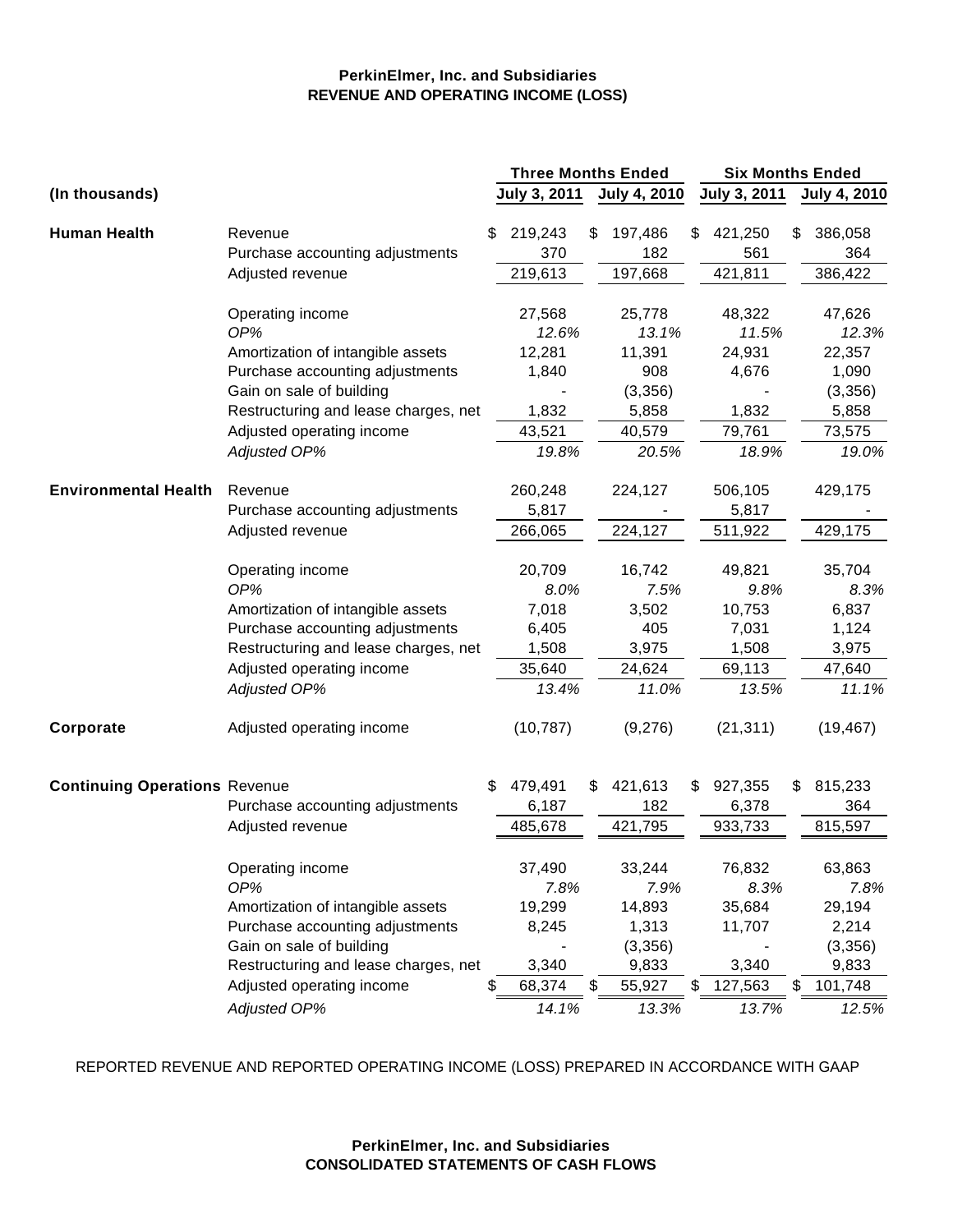|                                                                                                                           | <b>Three Months Ended</b> |                   | <b>Six Months Ended</b>   |                   |  |  |  |
|---------------------------------------------------------------------------------------------------------------------------|---------------------------|-------------------|---------------------------|-------------------|--|--|--|
|                                                                                                                           | July 3, 2011 July 4, 2010 |                   | July 3, 2011 July 4, 2010 |                   |  |  |  |
| (In thousands)                                                                                                            |                           |                   |                           |                   |  |  |  |
| <b>Operating activities:</b>                                                                                              |                           |                   |                           |                   |  |  |  |
| Net income                                                                                                                | \$<br>28,553              | \$<br>57,643      | \$<br>52,075              | 82,034<br>\$      |  |  |  |
| Add: (income) loss from discontinued operations and dispositions, net                                                     |                           |                   |                           |                   |  |  |  |
| of income taxes                                                                                                           | (660)                     | (10, 464)         | 1,718                     | (15, 219)         |  |  |  |
| Net income from continuing operations                                                                                     | 27,893                    | 47,179            | 53,793                    | 66,815            |  |  |  |
| Adjustments to reconcile net income from continuing operations to net<br>cash provided by continuing operations:          |                           |                   |                           |                   |  |  |  |
| Stock-based compensation                                                                                                  | 4,906                     | 4,284             | 7,960                     | 7,599             |  |  |  |
| Restructuring and lease charges, net                                                                                      | 3,340                     | 9,833             | 3,340                     | 9,833             |  |  |  |
| Amortization of deferred debt issuance costs                                                                              | 635                       | 635               | 1,270                     | 1,270             |  |  |  |
| Depreciation and amortization                                                                                             | 26,648                    | 23,076            | 50,601                    | 43,077            |  |  |  |
| Gains on step acquisitions and dispositions, net                                                                          |                           | (28, 942)         |                           | (28, 942)         |  |  |  |
| Amortization of acquired inventory revaluation                                                                            | 268                       |                   | 378                       |                   |  |  |  |
| Changes in assets and liabilities which (used) provided cash, excluding<br>effects from companies purchased and divested: |                           |                   |                           |                   |  |  |  |
| Accounts receivable, net                                                                                                  | (20, 705)                 | (9,781)           | 3,904                     | (6,804)           |  |  |  |
| Inventories, net                                                                                                          | 6,176                     | (2,657)           | (3, 382)                  | (14, 616)         |  |  |  |
| Accounts payable                                                                                                          | (3,508)                   | 7,297             | (19, 838)                 | 15,581            |  |  |  |
| Accrued expenses and other                                                                                                | 9,249                     | 11,877            | 4,156                     | 20,225            |  |  |  |
| Net cash provided by operating activities of continuing                                                                   |                           |                   |                           |                   |  |  |  |
| operations<br>Net cash (used in) provided by operating activities of discontinued                                         | 54,902                    | 62,801            | 102,182                   | 114,038           |  |  |  |
| operations                                                                                                                | (3,002)                   | 7,866             | (7,631)                   | 6,021             |  |  |  |
| Net cash provided by operating activities                                                                                 | 51,900                    | 70,667            | 94,551                    | 120,059           |  |  |  |
|                                                                                                                           |                           |                   |                           |                   |  |  |  |
| <b>Investing activities:</b>                                                                                              | (8, 289)                  | (6, 331)          | (15,970)                  |                   |  |  |  |
| Capital expenditures                                                                                                      |                           |                   |                           | (13, 832)         |  |  |  |
| Proceeds from dispositions of property, plant and equipment, net<br>Changes in restricted cash balances                   | 420                       | 11,014<br>(1,200) | 420                       | 11,014<br>(1,200) |  |  |  |
| Payments for acquisitions and investments, net of cash and cash                                                           |                           |                   |                           |                   |  |  |  |
| equivalents acquired                                                                                                      | (253, 749)                | (123,639)         | (310, 351)                | (126, 728)        |  |  |  |
| Net cash used in investing activities of continuing operations                                                            | (261, 618)                | (120, 156)        | (325, 901)                | (130, 746)        |  |  |  |
|                                                                                                                           |                           |                   |                           |                   |  |  |  |
| Net cash provided by investing activities of discontinued operations                                                      | 28,252                    | 9,295             | 28,252                    | 6,974             |  |  |  |
| Net cash used in investing activities                                                                                     | (233, 366)                | (110, 861)        | (297,649)                 | (123, 772)        |  |  |  |
| <b>Financing activities:</b>                                                                                              |                           |                   |                           |                   |  |  |  |
| Payments on debt                                                                                                          | (128, 800)                | (49, 500)         | (247,000)                 | (111,500)         |  |  |  |
| Proceeds from borrowings                                                                                                  | 286,000                   | 139,000           | 494,000                   | 171,000           |  |  |  |
| Payments of debt issuance costs                                                                                           |                           | (72)              |                           | (72)              |  |  |  |
| Payments on other credit facilities                                                                                       | (2, 265)                  | (37)              | (2,303)                   | (74)              |  |  |  |
| Payments for acquisition related contingent consideration                                                                 |                           |                   | (137)                     | (136)             |  |  |  |
| Excess tax benefit from exercise of equity grants                                                                         | 819                       |                   | 8,591                     | 24                |  |  |  |
| Proceeds from issuance of common stock under stock plans                                                                  | 5,522                     | 613               | 23,552                    | 13,047            |  |  |  |
| Purchases of common stock                                                                                                 | (773)                     | (57)              | (109, 997)                | (995)             |  |  |  |
| Dividends paid                                                                                                            | (7, 891)                  | (8, 247)          | (15, 997)                 | (16, 474)         |  |  |  |
| Net cash provided by financing activities of continuing                                                                   |                           |                   |                           |                   |  |  |  |
| operations                                                                                                                | 152,612                   | 81,700            | 150,709                   | 54,820            |  |  |  |
| Net cash used in financing activities of discontinued operations                                                          |                           |                   | (1,908)                   | (2,844)           |  |  |  |
| Net cash provided by financing activities                                                                                 | 152,612                   | 81,700            | 148,801                   | 51,976            |  |  |  |
| Effect of exchange rate changes on cash and cash equivalents                                                              | 8,214                     | (7, 586)          | 29,419                    | (12, 306)         |  |  |  |
|                                                                                                                           |                           |                   |                           |                   |  |  |  |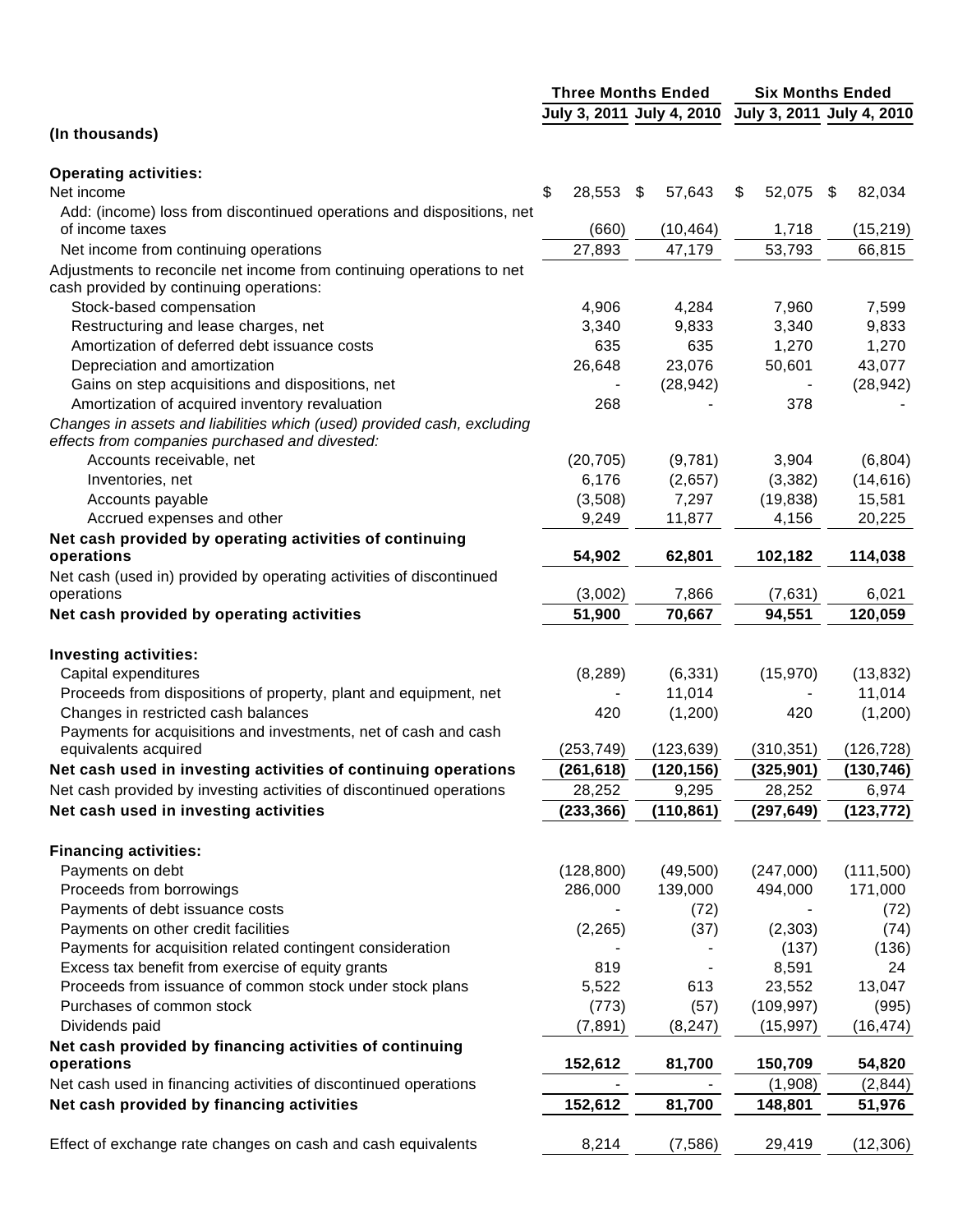| Net (decrease) increase in cash and cash equivalents | (20, 640) | 33.920  | (24, 878)                                   | 35,957  |
|------------------------------------------------------|-----------|---------|---------------------------------------------|---------|
| Cash and cash equivalents at beginning of period     | 415.848   | 181.744 | 420.086                                     | 179.707 |
| Cash and cash equivalents at end of period           |           |         | $$395,208$ \$ 215,664 \$ 395,208 \$ 215,664 |         |

## PREPARED IN ACCORDANCE WITH GAAP

## **PerkinElmer, Inc. and Subsidiaries CONSOLIDATED BALANCE SHEETS**

| (In thousands)                                         |               | July 3, 2011 January 2, 2011 |  |  |  |
|--------------------------------------------------------|---------------|------------------------------|--|--|--|
|                                                        |               |                              |  |  |  |
| Current assets:                                        |               |                              |  |  |  |
| Cash and cash equivalents                              | \$<br>395,208 | 420,086<br>\$                |  |  |  |
| Accounts receivable, net                               | 382,717       | 356,763                      |  |  |  |
| Inventories, net                                       | 222,238       | 207,278                      |  |  |  |
| Other current assets                                   | 75,777        | 71,570                       |  |  |  |
| Current assets of discontinued operations              | 231           | 29,342                       |  |  |  |
| Total current assets                                   | 1,076,171     | 1,085,039                    |  |  |  |
| Property, plant and equipment, net:                    |               |                              |  |  |  |
| At cost                                                | 442,600       | 416,835                      |  |  |  |
| Accumulated depreciation                               | (275, 349)    | (255, 015)                   |  |  |  |
| Property, plant and equipment, net                     | 167,251       | 161,820                      |  |  |  |
| Marketable securities and investments                  | 1,177         | 1,350                        |  |  |  |
| Intangible assets, net                                 | 534,965       | 424,248                      |  |  |  |
| Goodwill                                               | 1,781,127     | 1,504,815                    |  |  |  |
| Other assets, net                                      | 35,168        | 32,101                       |  |  |  |
| <b>Total assets</b>                                    | \$3,595,859   | 3,209,373<br>\$              |  |  |  |
| <b>Current liabilities:</b>                            |               |                              |  |  |  |
| Short-term debt                                        | \$            | \$                           |  |  |  |
|                                                        | 149,212       | 2,255<br>161,042             |  |  |  |
| Accounts payable                                       |               | 22,611                       |  |  |  |
| Accrued restructuring and integration costs            | 17,370        |                              |  |  |  |
| Accrued expenses                                       | 391,111       | 323,038                      |  |  |  |
| Current liabilities of discontinued operations         | 1,659         | 6,256                        |  |  |  |
| <b>Total current liabilities</b>                       | 559,352       | 515,202                      |  |  |  |
| Long-term debt                                         | 671,000       | 424,000                      |  |  |  |
| Long-term liabilities                                  | 409,046       | 344,353                      |  |  |  |
| <b>Total liabilities</b>                               | 1,639,398     | 1,283,555                    |  |  |  |
| Commitments and contingencies                          |               |                              |  |  |  |
| Total stockholders' equity                             | 1,956,461     | 1,925,818                    |  |  |  |
| Total liabilities and stockholders' equity \$3,595,859 |               | \$<br>3,209,373              |  |  |  |

PREPARED IN ACCORDANCE WITH GAAP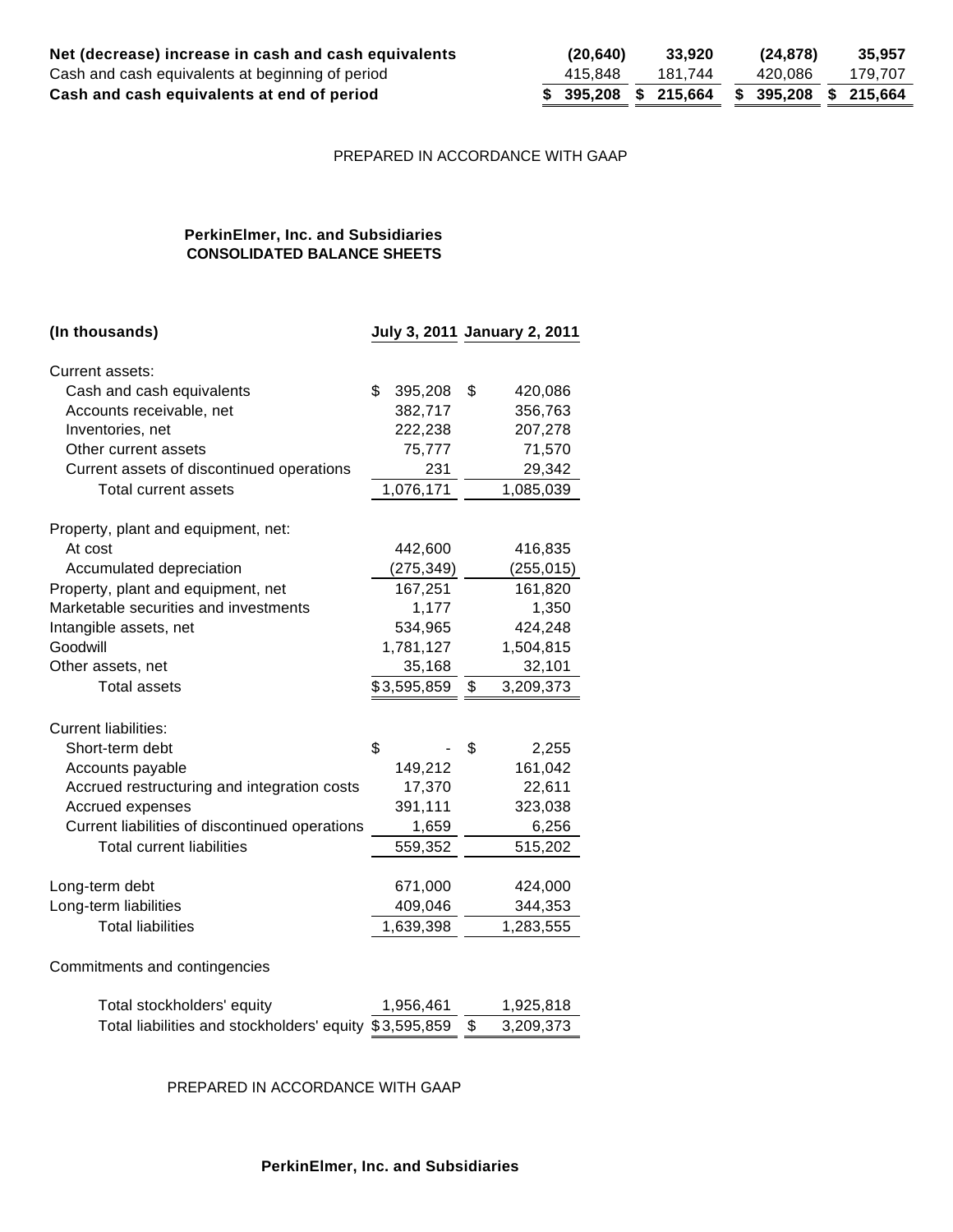## **RECONCILIATION OF GAAP TO NON-GAAP FINANCIAL MEASURES**

| (In millions, except per share data) | <b>PKI</b> |                          |                           |    |                     |         |  |  |  |
|--------------------------------------|------------|--------------------------|---------------------------|----|---------------------|---------|--|--|--|
|                                      |            |                          | <b>Three Months Ended</b> |    |                     |         |  |  |  |
|                                      |            | <b>July 3, 2011</b>      |                           |    | <b>July 4, 2010</b> |         |  |  |  |
| <b>Adjusted revenue:</b>             |            |                          |                           |    |                     |         |  |  |  |
| Revenue                              | \$         | 479.5                    |                           | \$ | 421.6               |         |  |  |  |
| Purchase accounting adjustments      |            | 6.2                      |                           |    | 0.2                 |         |  |  |  |
| Adjusted revenue                     | \$         | 485.7                    |                           | \$ | 421.8               |         |  |  |  |
| <b>Adjusted gross margin:</b>        |            |                          |                           |    |                     |         |  |  |  |
| Gross margin                         | \$         | 209.0                    | 43.0%                     | \$ | 189.3               | 44.9%   |  |  |  |
| Amortization of intangible assets    |            | 13.4                     | 2.8%                      |    | 10.5                | 2.5%    |  |  |  |
| Purchase accounting adjustments      |            | 6.5                      | 1.3%                      |    | 0.2                 | 0.0%    |  |  |  |
| Adjusted gross margin                | \$         | 228.9                    | 47.1%                     | \$ | 199.9               | 47.4%   |  |  |  |
| <b>Adjusted SG&amp;A:</b>            |            |                          |                           |    |                     |         |  |  |  |
| SG&A                                 | \$         | 140.0                    | 28.8%                     | \$ | 123.3               | 29.2%   |  |  |  |
| Amortization of intangible assets    |            | (5.7)                    | $-1.2%$                   |    | (4.0)               | $-1.0%$ |  |  |  |
| Purchase accounting adjustments      |            | (1.8)                    | $-0.4%$                   |    | (1.1)               | $-0.3%$ |  |  |  |
| Gain on sale of building             |            | $\overline{\phantom{0}}$ | 0.0%                      |    | 3.4                 | 0.8%    |  |  |  |
| Adjusted SG&A                        | \$         | 132.5                    | 27.3%                     | \$ | 121.4               | 28.8%   |  |  |  |
| <b>Adjusted R&amp;D:</b>             |            |                          |                           |    |                     |         |  |  |  |
| R&D                                  | \$         | 28.2                     | 5.8%                      | \$ | 22.9                | 5.4%    |  |  |  |
| Amortization of intangible assets    |            | (0.2)                    | 0.0%                      |    | (0.4)               | $-0.1%$ |  |  |  |
| Adjusted R&D                         | \$         | 28.0                     | 5.8%                      | \$ | 22.5                | 5.3%    |  |  |  |
| <b>Adjusted operating income:</b>    |            |                          |                           |    |                     |         |  |  |  |
| Operating income                     | \$         | 37.5                     | 7.7%                      | \$ | 33.2                | 7.9%    |  |  |  |
| Amortization of intangible assets    |            | 19.3                     | 4.0%                      |    | 14.9                | 3.5%    |  |  |  |
| Purchase accounting adjustments      |            | 8.2                      | 1.7%                      |    | 1.3                 | 0.3%    |  |  |  |
| Gain on sale of building             |            |                          | 0.0%                      |    | (3.4)               | $-0.8%$ |  |  |  |
| Restructuring and lease charges, net |            | 3.3                      | 0.7%                      |    | 9.8                 | 2.3%    |  |  |  |
| Adjusted operating income            | \$         | 68.4                     | 14.1%                     | \$ | 55.9                | 13.3%   |  |  |  |

|                                                        |                           |                     | <b>PKI</b>          |                     |
|--------------------------------------------------------|---------------------------|---------------------|---------------------|---------------------|
|                                                        | <b>Three Months Ended</b> |                     |                     |                     |
|                                                        |                           | <b>July 3, 2011</b> |                     | <b>July 4, 2010</b> |
| <b>Adjusted EPS:</b>                                   |                           |                     |                     |                     |
| <b>EPS</b>                                             | \$                        | 0.25                | \$                  | 0.49                |
| Discontinued operations, net of income taxes           |                           | 0.01                |                     | 0.09                |
| EPS from continuing operations                         |                           | 0.25                |                     | 0.40                |
| Amortization of intangible assets, net of income taxes |                           | 0.11                |                     | 0.08                |
| Purchase accounting adjustments, net of income taxes   |                           | 0.05                |                     | (0.20)              |
| Gain on sale of building, net of income taxes          |                           |                     |                     | (0.02)              |
| Restructuring and lease charges, net of income taxes   |                           | 0.02                |                     | 0.06                |
| <b>Adjusted EPS</b>                                    | ደ                         | 0.42                | \$                  | 0.33                |
|                                                        |                           |                     |                     |                     |
|                                                        |                           |                     | <b>Human Health</b> |                     |

|                                 | <b>Human Health</b> |              |                           |                     |  |  |  |  |
|---------------------------------|---------------------|--------------|---------------------------|---------------------|--|--|--|--|
|                                 |                     |              | <b>Three Months Ended</b> |                     |  |  |  |  |
|                                 |                     | July 3, 2011 |                           | <b>July 4, 2010</b> |  |  |  |  |
| <b>Adjusted revenue:</b>        |                     |              |                           |                     |  |  |  |  |
| Revenue                         | \$.                 | 219.2        | S                         | 197.5               |  |  |  |  |
| Purchase accounting adjustments |                     | 0.4          |                           | 0.2                 |  |  |  |  |
| Adjusted revenue                |                     | 219.6        | S                         | 197.7               |  |  |  |  |
|                                 |                     |              |                           |                     |  |  |  |  |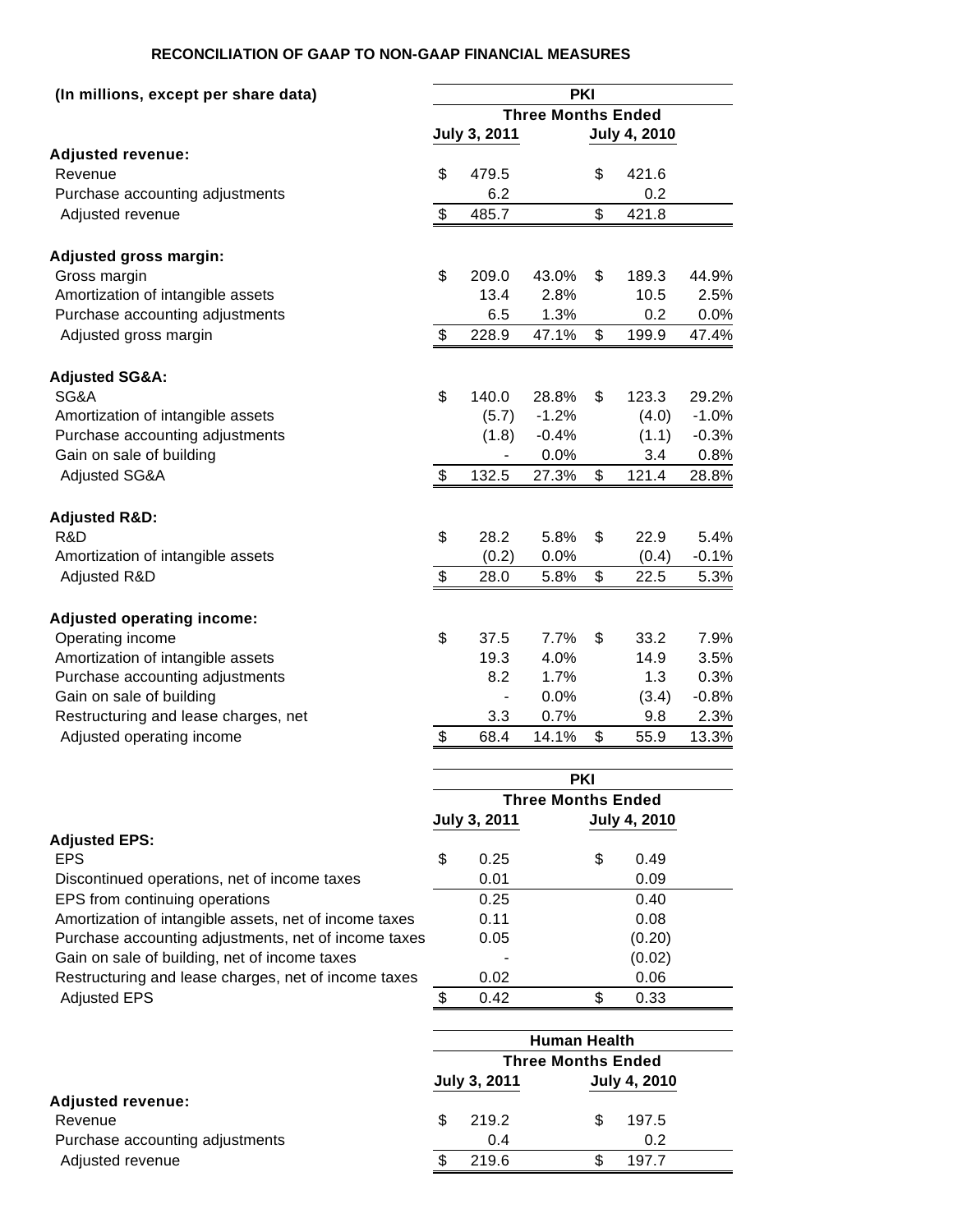| \$<br>27.6     | 12.6%               | \$<br>25.8  | 13.0%                                                                           |
|----------------|---------------------|-------------|---------------------------------------------------------------------------------|
| 12.3           | 5.6%                | 11.4        | 5.8%                                                                            |
| 1.8            | 0.8%                | 0.9         | 0.5%                                                                            |
| $\blacksquare$ | 0.0%                | (3.4)       | $-1.7%$                                                                         |
| 1.8            | 0.8%                | 5.9         | 3.0%                                                                            |
| \$<br>43.5     | 19.8%               | \$<br>40.6  | 20.5%                                                                           |
|                |                     |             |                                                                                 |
|                |                     |             |                                                                                 |
|                |                     |             |                                                                                 |
|                |                     |             |                                                                                 |
| \$<br>260.2    |                     | \$<br>224.1 |                                                                                 |
| 5.8            |                     |             |                                                                                 |
| \$<br>266.1    |                     | \$<br>224.1 |                                                                                 |
|                | <b>July 3, 2011</b> |             | <b>Environmental Health</b><br><b>Three Months Ended</b><br><b>July 4, 2010</b> |

# **Adjusted operating income:**

| Operating income                     | 20.7 | $7.8\%$ \$ | 16.7 | 7.5%    |
|--------------------------------------|------|------------|------|---------|
| Amortization of intangible assets    | 7.0  | 2.6%       | 3.5  | 1.6%    |
| Purchase accounting adjustments      | 6.4  | 2.4%       | 0.4  | $0.2\%$ |
| Restructuring and lease charges, net | 1.5  | 0.6%       | 4.0  | 1.8%    |
| Adjusted operating income            | 35.6 | 13.4%      | 24.6 | 11.0%   |

## **PerkinElmer, Inc. and Subsidiaries RECONCILIATION OF GAAP TO NON-GAAP FINANCIAL MEASURES**

| (In millions, except per share data) |                            | <b>PKI</b>              |            |    |                     |          |  |  |  |
|--------------------------------------|----------------------------|-------------------------|------------|----|---------------------|----------|--|--|--|
|                                      |                            | <b>Six Months Ended</b> |            |    |                     |          |  |  |  |
|                                      |                            | July 3, 2011            |            |    | <b>July 4, 2010</b> |          |  |  |  |
| <b>Adjusted revenue:</b>             |                            |                         |            |    |                     |          |  |  |  |
| Revenue                              | \$                         | 927.4                   |            | \$ | 815.2               |          |  |  |  |
| Purchase accounting adjustments      |                            | 6.4                     |            |    | 0.4                 |          |  |  |  |
| Adjusted revenue                     | \$                         | 933.7                   |            | \$ | 815.6               |          |  |  |  |
| <b>Adjusted gross margin:</b>        |                            |                         |            |    |                     |          |  |  |  |
| Gross margin                         | \$                         | 409.2                   | 43.8% \$   |    | 364.5               | 44.7%    |  |  |  |
| Amortization of intangible assets    |                            | 24.8                    | 2.7%       |    | 20.2                | 2.5%     |  |  |  |
| Purchase accounting adjustments      |                            | 6.8                     | 0.7%       |    | 0.4                 | $0.0\%$  |  |  |  |
| Adjusted gross margin                | $\boldsymbol{\mathsf{\$}}$ | 440.8                   | 47.2% \$   |    | 385.1               | 47.2%    |  |  |  |
| <b>Adjusted SG&amp;A:</b>            |                            |                         |            |    |                     |          |  |  |  |
| SG&A                                 | \$                         | 274.6                   | 29.4% \$   |    | 244.8               | 30.0%    |  |  |  |
| Amortization of intangible assets    |                            | (10.3)                  | $-1.1%$    |    | (8.1)               | $-1.0\%$ |  |  |  |
| Purchase accounting adjustments      |                            | (5.0)                   | $-0.5%$    |    | (1.9)               | $-0.2%$  |  |  |  |
| Gain on sale of building             |                            |                         | 0.0%       |    | 3.4                 | 0.4%     |  |  |  |
| <b>Adjusted SG&amp;A</b>             | $\$\$                      | 259.3                   | 27.8% \$   |    | 238.2               | 29.2%    |  |  |  |
| <b>Adjusted R&amp;D:</b>             |                            |                         |            |    |                     |          |  |  |  |
| R&D                                  | \$                         | 54.5                    | $5.8\%$ \$ |    | 46.0                | 5.6%     |  |  |  |
| Amortization of intangible assets    |                            | (0.5)                   | $-0.1%$    |    | (0.8)               | $-0.1%$  |  |  |  |
| Adjusted R&D                         | \$                         | 53.9                    | 5.8%       | \$ | 45.2                | 5.5%     |  |  |  |
|                                      |                            |                         |            |    |                     |          |  |  |  |

## **Adjusted operating income:**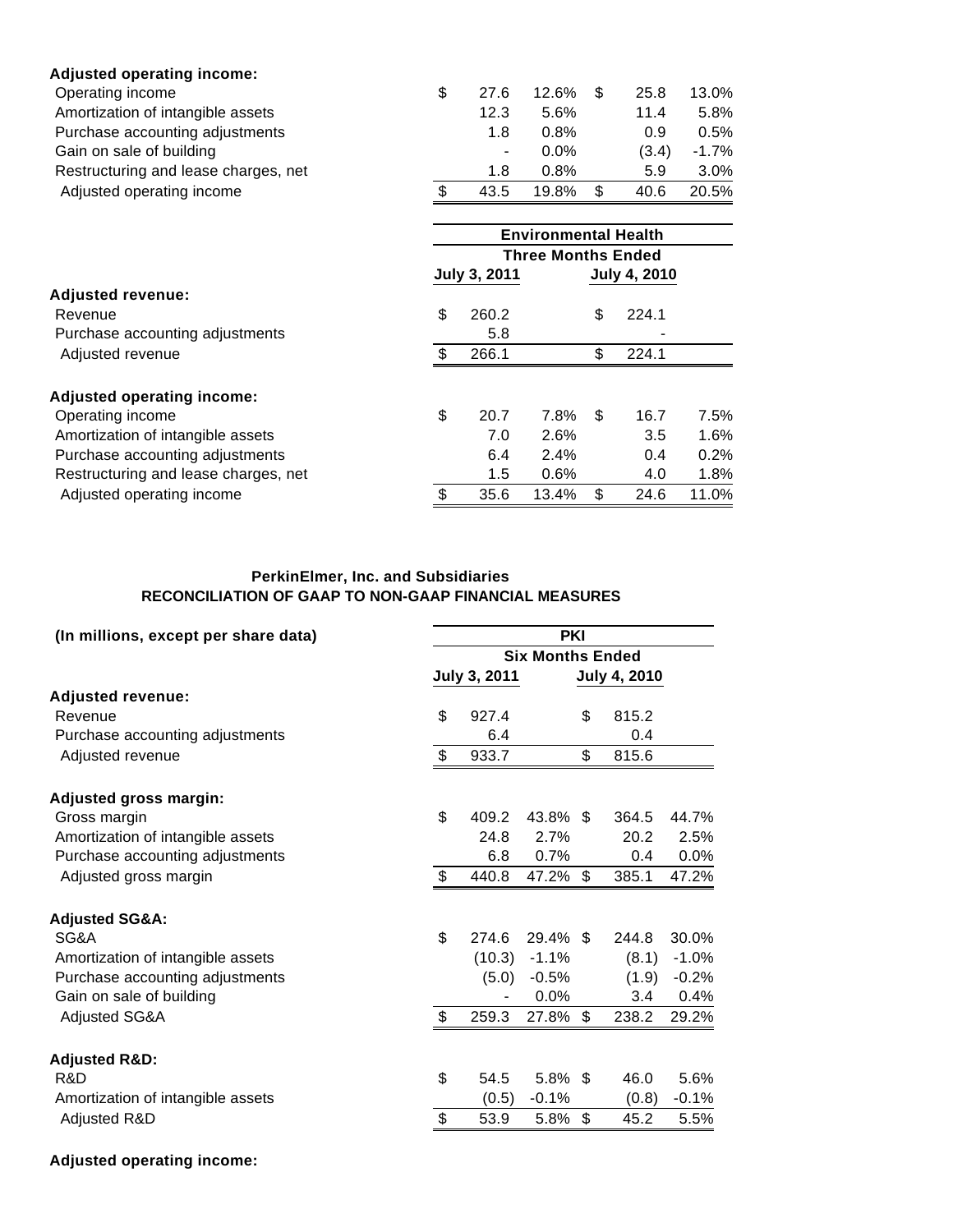| Operating income                     | 76.8 | $8.2\%$ \$     | 63.9  | 7.8%    |
|--------------------------------------|------|----------------|-------|---------|
| Amortization of intangible assets    | 35.7 | 3.8%           | 29.2  | 3.6%    |
| Purchase accounting adjustments      | 11.7 | 1.3%           | 22    | $0.3\%$ |
| Gain on sale of building             |      | $0.0\%$        | (3.4) | -0.4%   |
| Restructuring and lease charges, net | 3.3  | $0.4\%$        | 9.8   | $1.2\%$ |
| Adjusted operating income            |      | 127.6 13.7% \$ | 101.7 | 12.5%   |

|                                                        | <b>PKI</b>                  |                     |            |                         |                     |         |  |
|--------------------------------------------------------|-----------------------------|---------------------|------------|-------------------------|---------------------|---------|--|
|                                                        |                             |                     |            | <b>Six Months Ended</b> |                     |         |  |
|                                                        |                             | July 3, 2011        |            |                         | <b>July 4, 2010</b> |         |  |
| <b>Adjusted EPS:</b>                                   |                             |                     |            |                         |                     |         |  |
| <b>EPS</b>                                             | \$                          | 0.46                |            | \$                      | 0.69                |         |  |
| Discontinued operations, net of income taxes           |                             | (0.02)              |            |                         | 0.13                |         |  |
| EPS from continuing operations                         |                             | 0.47                |            |                         | 0.57                |         |  |
| Amortization of intangible assets, net of income taxes |                             | 0.20                |            |                         | 0.16                |         |  |
| Purchase accounting adjustments, net of income taxes   |                             | 0.07                |            |                         | (0.19)              |         |  |
| Gain on sale of building, net of income taxes          |                             |                     |            |                         | (0.02)              |         |  |
| Restructuring and lease charges, net of income taxes   |                             | 0.02                |            |                         | 0.06                |         |  |
| <b>Adjusted EPS</b>                                    | \$                          | 0.76                |            | \$                      | 0.58                |         |  |
|                                                        | <b>PKI</b>                  |                     |            |                         |                     |         |  |
|                                                        |                             |                     |            |                         | FY2011              |         |  |
| <b>Adjusted EPS:</b>                                   |                             |                     |            |                         | <b>Projected</b>    |         |  |
| EPS from continuing operations                         |                             |                     |            |                         | $$0.98 - 1.02$      |         |  |
| Amortization of intangible assets, net of income taxes |                             |                     |            |                         | 0.44                |         |  |
| Restructuring and lease charges, net of income taxes   |                             |                     |            |                         | 0.02                |         |  |
| Purchase accounting adjustments, net of income taxes   |                             |                     |            |                         | 0.20                |         |  |
| <b>Adjusted EPS</b>                                    |                             |                     |            |                         | $$1.64 - 1.68$      |         |  |
|                                                        | <b>Human Health</b>         |                     |            |                         |                     |         |  |
|                                                        | <b>Six Months Ended</b>     |                     |            |                         |                     |         |  |
|                                                        |                             | <b>July 3, 2011</b> |            |                         | <b>July 4, 2010</b> |         |  |
| <b>Adjusted revenue:</b>                               |                             |                     |            |                         |                     |         |  |
| Revenue                                                | \$                          | 421.3               |            | \$                      | 386.1               |         |  |
| Purchase accounting adjustments                        |                             | 0.6                 |            |                         | 0.4                 |         |  |
| Adjusted revenue                                       | \$                          | 421.8               |            | \$                      | 386.4               |         |  |
| <b>Adjusted operating income:</b>                      |                             |                     |            |                         |                     |         |  |
| Operating income                                       | \$                          | 48.3                | 11.5% \$   |                         | 47.6                | 12.3%   |  |
| Amortization of intangible assets                      |                             | 24.9                | 5.9%       |                         | 22.4                | 5.8%    |  |
| Purchase accounting adjustments                        |                             | 4.7                 | 1.1%       |                         | 1.1                 | $0.3\%$ |  |
| Gain on sale of building                               |                             | -                   | 0.0%       |                         | (3.4)               | $-0.9%$ |  |
| Restructuring and lease charges, net                   |                             | 1.8                 | 0.4%       |                         | 5.9                 | 1.5%    |  |
| Adjusted operating income                              | \$                          | 79.8                | 18.9% \$   |                         | 73.6                | 19.0%   |  |
|                                                        | <b>Environmental Health</b> |                     |            |                         |                     |         |  |
|                                                        | <b>Six Months Ended</b>     |                     |            |                         |                     |         |  |
|                                                        |                             | <b>July 3, 2011</b> |            |                         | <b>July 4, 2010</b> |         |  |
| <b>Adjusted revenue:</b><br>Revenue                    | \$                          | 506.1               |            | \$                      | 429.2               |         |  |
| Purchase accounting adjustments                        |                             | 5.8                 |            |                         |                     |         |  |
|                                                        |                             |                     |            | \$                      | 429.2               |         |  |
| Adjusted revenue                                       | \$                          | 511.9               |            |                         |                     |         |  |
| <b>Adjusted operating income:</b>                      |                             |                     |            |                         |                     |         |  |
| Operating income                                       | \$                          | 49.8                | $9.7\%$ \$ |                         | 35.7                | 8.3%    |  |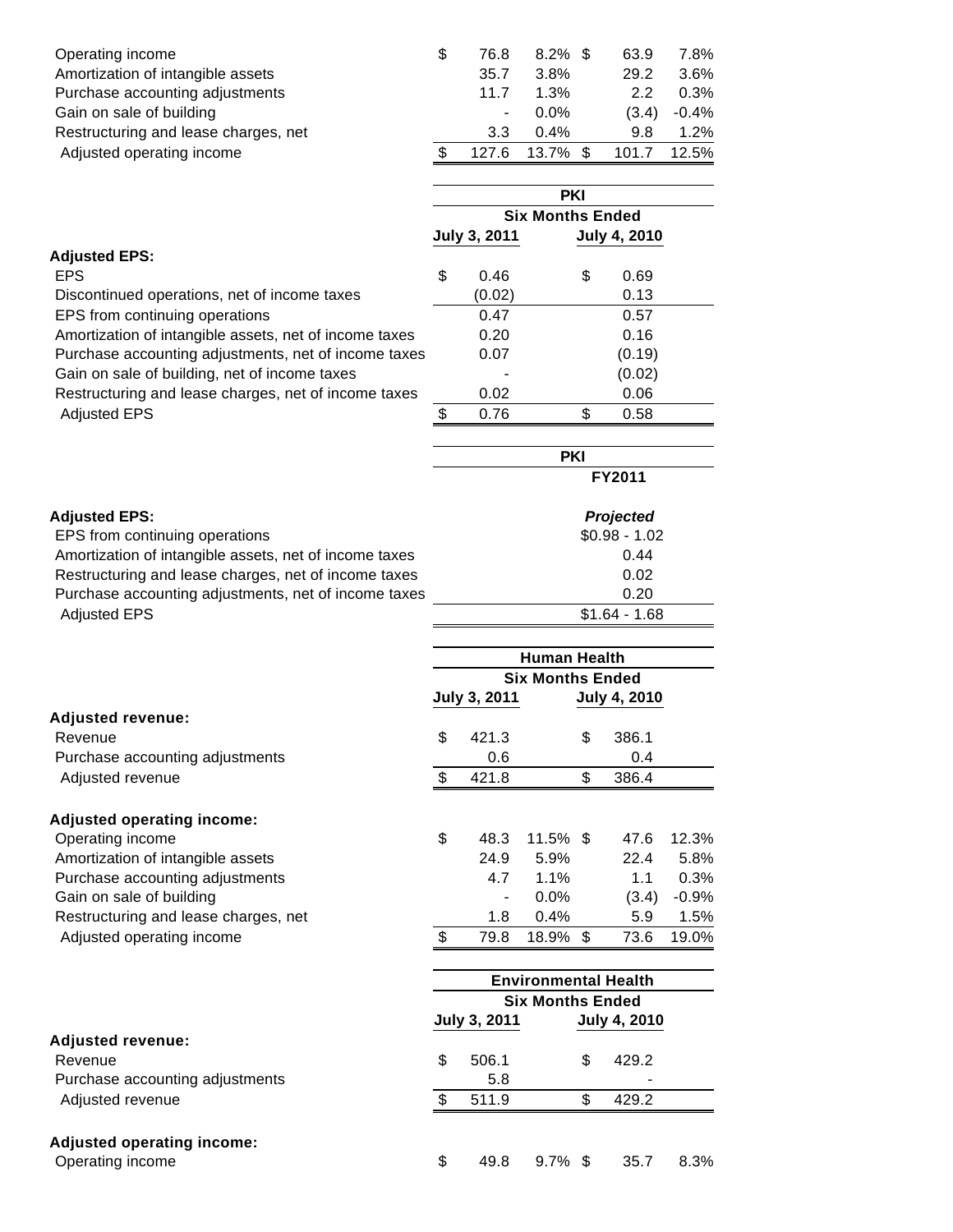| Amortization of intangible assets    | 10.8 | $2.1\%$       | 6.8 | $1.6\%$    |
|--------------------------------------|------|---------------|-----|------------|
| Purchase accounting adjustments      | 7 O  | $1.4\%$       | 11  | $0.3\%$    |
| Restructuring and lease charges, net | 1.5  | 0.3%          | 4.0 | $0.9\%$    |
| Adjusted operating income            |      | 69.1 13.5% \$ |     | 47.6 11.1% |

## **PerkinElmer, Inc. and Subsidiaries RECONCILIATION OF GAAP TO NON-GAAP FINANCIAL MEASURES**

|                                                 | <b>PKI</b>                  |
|-------------------------------------------------|-----------------------------|
|                                                 | Q2 2011                     |
| Organic revenue growth:                         |                             |
| Reported revenue growth                         | 14%                         |
| Less: effect of purchase accounting adjustments | $-1\%$                      |
| Less: effect of foreign exchange rates          | 4%                          |
| Less: effect of acquisitions                    | 6%                          |
| Organic revenue growth                          | 6%                          |
|                                                 |                             |
|                                                 | <b>Human Health</b>         |
|                                                 | Q2 2011                     |
| Organic revenue growth:                         |                             |
| Reported revenue growth                         | 11%                         |
| Less: effect of purchase accounting adjustments | 0%                          |
| Less: effect of foreign exchange rates          | 4%                          |
| Less: effect of acquisitions                    | 6%                          |
| Organic revenue growth                          | 2%                          |
|                                                 |                             |
|                                                 | <b>Environmental Health</b> |
|                                                 | Q2 2011                     |
| Organic revenue growth:                         |                             |
| Reported revenue growth                         | 16%                         |
| Less: effect of purchase accounting adjustments | $-3%$                       |
| Less: effect of foreign exchange rates          | 4%                          |
| Less: effect of acquisitions                    | 6%                          |

Organic revenue growth 9%

#### **Adjusted Revenue and Adjusted Revenue Growth**

We use the term "adjusted revenue" to refer to GAAP revenue, including estimated revenue from contracts acquired in various acquisitions that will not be fully recognized due to business combination accounting rules. We use the related term "adjusted revenue growth" to refer to the measure of comparing current period adjusted revenue with the corresponding period of the prior year. We believe that these non-GAAP measures, when taken together with our GAAP financial measures, allow us and our investors to better measure the performance of our investments in technology, to evaluate long-term performance trends and to assess our ability to invest in our business. Adjusted revenue growth also provides for easier comparisons of our performance with prior and future periods and relative comparisons to our peers. We include estimated revenue from contracts acquired with various acquisitions that will not be fully recognized due to business combination rules. Our GAAP revenue for the periods subsequent to our acquisition does not reflect the full amount of revenue on such contracts that would have otherwise been recorded by the acquired businesses. The non-GAAP adjustment is intended to reflect the full amount of such revenue. We believe our investors will use this adjustment as a measure of the ongoing performance of the acquired businesses because customers have historically renewed such contracts, although there can be no assurance that customers will do so in the future.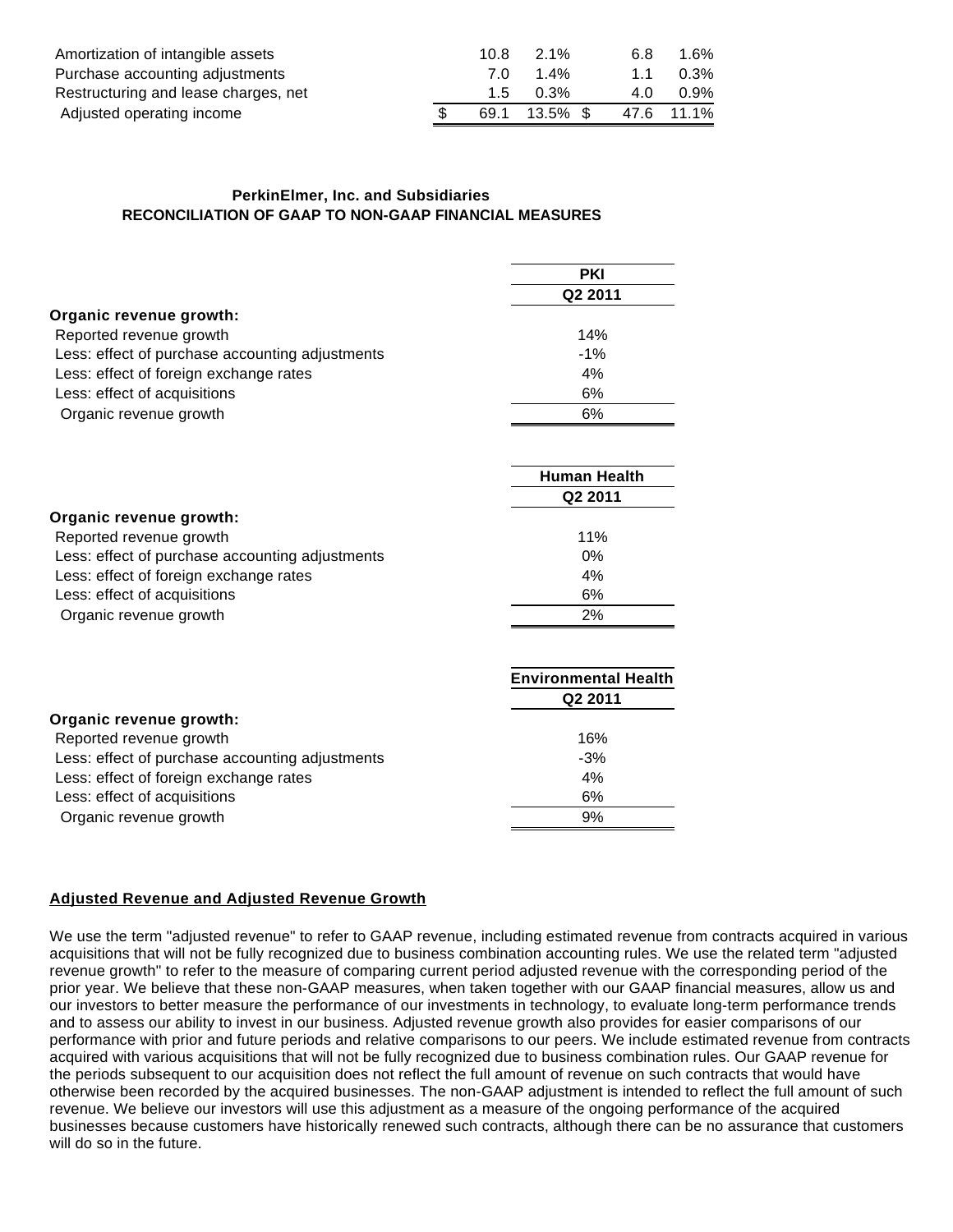## **Organic Revenue and Organic Revenue Growth**

We use the term "organic revenue" to refer to GAAP revenue, excluding the effect of foreign currency translation and acquisitions, and including estimated revenue from contracts acquired in various acquisitions that will not be fully recognized due to business combination accounting rules. We use the related term "organic revenue growth" to refer to the measure of comparing current period organic revenue with the corresponding period of the prior year. We believe that these non-GAAP measures, when taken together with our GAAP financial measures, allow us and our investors to better measure the performance of our investments in technology, to evaluate long-term performance trends and to assess our ability to invest in our business. Organic revenue growth also provides for easier comparisons of our performance with prior and future periods and relative comparisons to our peers. We exclude the effect of foreign currency translation from these measures because foreign currency translation is subject to volatility and can obscure underlying trends. We exclude the effect of acquisitions because acquisition activity can vary dramatically between reporting periods and between us and our peers, which we believe makes comparisons of long-term performance trends difficult for management and investors, and could result in overstating or understating to our investors the performance of our operations. We include estimated revenue from contracts acquired with various acquisitions that will not be fully recognized due to business combination rules. Our GAAP revenue for the periods subsequent to our acquisition does not reflect the full amount of revenue on such contracts that would have otherwise been recorded by the acquired businesses. The non-GAAP adjustment is intended to reflect the full amount of such revenue. We believe our investors will use this adjustment as a measure of the ongoing performance of the acquired businesses because customers have historically renewed such contracts, although there can be no assurance that customers will do so in the future.

## **Adjusted Gross Margin and Adjusted Gross Margin Percentage**

We use the term "adjusted gross margin" to refer to GAAP gross margin, excluding amortization of intangible assets, and inventory fair value adjustments related to business acquisitions, and including estimated revenue from contracts acquired in various acquisitions that will not be fully recognized due to business combination accounting rules. We use the related term "adjusted gross margin percentage" to refer to adjusted gross margin as a percentage of adjusted revenue. We believe that these non-GAAP measures, when taken together with our GAAP financial measures, allow us and our investors to better measure the performance of our investments in technology, to evaluate the long-term profitability trends and to assess our ability to invest in our business. We exclude amortization of intangible assets from these measures because intangibles amortization charges do not represent what our management and what we believe our investors consider to be costs of producing our products and could distort the additional value generated over the cost of producing those products. In addition, inventory fair value adjustments related to business acquisitions charges also do not represent what our management and what we believe our investors consider to be costs used in producing our products. We include estimated revenue from contracts acquired with various acquisitions that will not be fully recognized due to business combination rules. Our GAAP revenue for the periods subsequent to our acquisition does not reflect the full amount of revenue on such contracts that would have otherwise been recorded by the acquired businesses. The non-GAAP adjustment is intended to reflect the full amount of such revenue. We believe our investors will use this adjustment as a measure of the ongoing performance of the acquired businesses because customers have historically renewed such contracts, although there can be no assurance that customers will do so in the future.

## **Adjusted Selling, General and Administrative (SG&A) Expense and Adjusted SG&A Percentage**

We use the term "adjusted SG&A expense" to refer to GAAP SG&A expense, excluding amortization of intangible assets, changes to the fair values assigned to contingent consideration, other costs related to business acquisitions, and the gain on sale of building. We use the related term "adjusted SG&A percentage" to refer to adjusted SG&A expense as a percentage of adjusted revenue. We believe that these non-GAAP measures, when taken together with our GAAP financial measures, allow us and our investors to better measure the cost of the internal operating structure, our ability to leverage that structure and the level of investment required to grow our business. We exclude amortization of intangible assets, changes to the fair values assigned to contingent consideration, other costs related to business acquisitions, and the gain on sale of building from these measures because intangibles amortization charges, changes to the fair values assigned to contingent consideration, other costs related to business acquisitions, and the gain on sale of building do not represent what our management and what we believe our investors consider to be costs that support our internal operating structure and could distort the efficiencies of that structure.

## **Adjusted Research and Development (R&D) Expense and Adjusted R&D Percentage**

We use the term "adjusted R&D expense" to refer to GAAP R&D expense, excluding amortization of intangible assets. We use the related term "adjusted R&D percentage" to refer to adjusted R&D expense as a percentage of adjusted revenue. We believe that these non-GAAP measures, when taken together with our GAAP financial measures, allow us and our investors to better understand and evaluate our internal technology investments. We exclude amortization of intangible assets from these measures because intangibles amortization charges do not represent what our management and what we believe our investors consider to be internal investments in R&D activities and could distort our R&D investment level.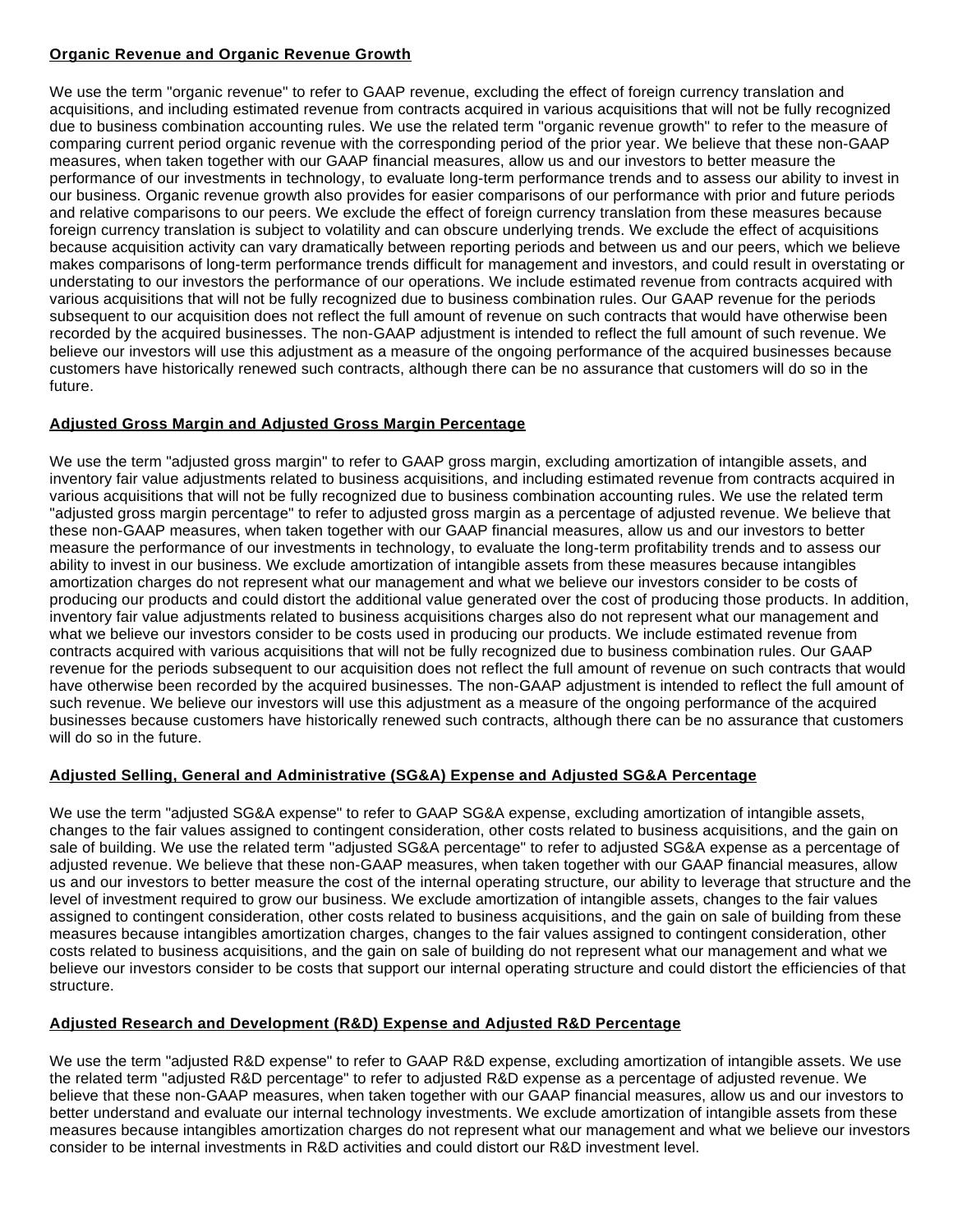## **Adjusted Operating Income, Adjusted Operating Profit Percentage and Adjusted Operating Profit Margin**

We use the term "adjusted operating income," to refer to GAAP operating income, excluding amortization of intangible assets, inventory fair value adjustments related to business acquisitions, changes to the fair values assigned to contingent consideration, other costs related to business acquisitions, the gain on sale of building, and restructuring and lease charges, and including estimated revenue from contracts acquired in various acquisitions that will not be fully recognized due to business combination accounting rules. Adjusted operating income is calculated by subtracting adjusted R&D expense, adjusted SG&A expense, and restructuring and lease charges from adjusted gross margin. We use the related term "adjusted operating profit percentage," or "adjusted operating profit margin," to refer to adjusted operating income as a percentage of adjusted revenue. We believe that these non-GAAP measures, when taken together with our GAAP financial measures, allow us and our investors to analyze the costs of the different components of producing and selling our products, to better measure the performance of our internal investments in technology and to evaluate the long-term profitability trends of our core operations. Adjusted operating income also provides for easier comparisons of our performance and profitability with prior and future periods and relative comparisons to our peers. We believe our investors do not consider the items that we exclude from adjusted operating income to be costs of producing our products, investments in technology and production or costs to support our internal operating structure, and so we present this non-GAAP measure to avoid overstating or understating to our investors the performance of our operations. We exclude restructuring and lease charges because they tend to occur due to an acquisition, divestiture, repositioning of the business or other unusual event that could distort the performance measures of our internal investments and costs to support our internal operating structure. We include estimated revenue from contracts acquired with various acquisitions that will not be fully recognized due to business combination rules. Our GAAP revenue for the periods subsequent to our acquisition does not reflect the full amount of revenue on such contracts that would have otherwise been recorded by the acquired businesses. The non-GAAP adjustment is intended to reflect the full amount of such revenue. We believe our investors will use this adjustment as a measure of the ongoing performance of the acquired businesses because customers have historically renewed such contracts, although there can be no assurance that customers will do so in the future.

## **Adjusted Earnings Per Share**

We use the term "adjusted earnings per share," or "adjusted EPS," to refer to GAAP earnings per share, excluding discontinued operations, amortization of intangible assets, inventory fair value adjustments related to business acquisitions, changes to the fair values assigned to contingent consideration, other costs related to business acquisitions, the gain on sale of building, restructuring and lease charges, and the gain on the step acquisition, and including estimated revenue from contracts acquired in various acquisitions that will not be fully recognized due to business combination accounting rules. Adjusted earnings per share is calculated by subtracting the items above included in adjusted gross margin, adjusted R&D expense, adjusted SG&A expense, and provision for taxes related to these items, from GAAP earnings per share. We believe that this non-GAAP measure, when taken together with our GAAP financial measures, allows us and our investors to analyze the costs of producing and selling our products and the performance of our internal investments in technology and our internal operating structure, to evaluate the long-term profitability trends of our core operations and to calculate the underlying value of the core business on a dilutive share basis, which is a key measure of the value of the Company used by our management and we believe used by investors as well. Adjusted earnings per share also facilitates the overall analysis of the value of the Company and the core measure of the success of our operating business model as compared to prior and future periods and relative comparisons to our peers. We exclude discontinued operations, amortization of intangible assets, inventory fair value adjustments related to business acquisitions, changes to the fair values assigned to contingent consideration, other costs related to business acquisitions, the gain on sale of building, restructuring and lease charges, and the gain on the step acquisition as these items do not represent what our management and what we believe our investors consider to be costs of producing our products, investments in technology and production, and costs to support our internal operating structure, which could result in overstating or understating to our investors the performance of our operations. We include estimated revenue from contracts acquired with various acquisitions that will not be fully recognized due to business combination rules. Our GAAP revenue for the periods subsequent to our acquisition does not reflect the full amount of revenue on such contracts that would have otherwise been recorded by the acquired businesses. The non-GAAP adjustment is intended to reflect the full amount of such revenue. We believe our investors will use this adjustment as a measure of the ongoing performance of the acquired businesses because customers have historically renewed such contracts, although there can be no assurance that customers will do so in the future.

The second quarter tax effect on adjusted EPS for discontinued operations was a benefit of \$0.01 in 2011 and an expense of \$0.03 in 2010, amortization of intangible assets was an expense of \$0.06 in 2011 and an expense of \$0.04 in 2010, the gain on sale of building was a benefit of \$0.01 in 2010, restructuring and lease charges was an expense of \$0.01 in 2011 and an expense of \$0.02 in 2010, the gain on the step acquisition was a benefit of \$0.01 in 2010, and the estimated revenue from contracts acquired with various acquisitions that will not be fully recognized due to business combination accounting rules was an expense of \$0.02 in 2011 and an expense of \$0.00 in 2010. The second quarter tax effect on adjusted EPS for each of the remaining items (inventory fair value adjustments related to business acquisitions, changes to the fair values assigned to contingent consideration, and other costs related to business acquisitions) was \$0.00 for both 2011 and 2010. The full year tax effect on adjusted EPS for discontinued operations was a benefit of \$0.00 in 2011 and an expense of \$0.04 in 2010, amortization of intangible assets was an expense of \$0.11 in 2011 and an expense of \$0.09 in 2010, other costs related to business acquisitions was an expense of \$0.01 in 2011 and an expense of \$0.00 in 2010, the gain on sale of building was a